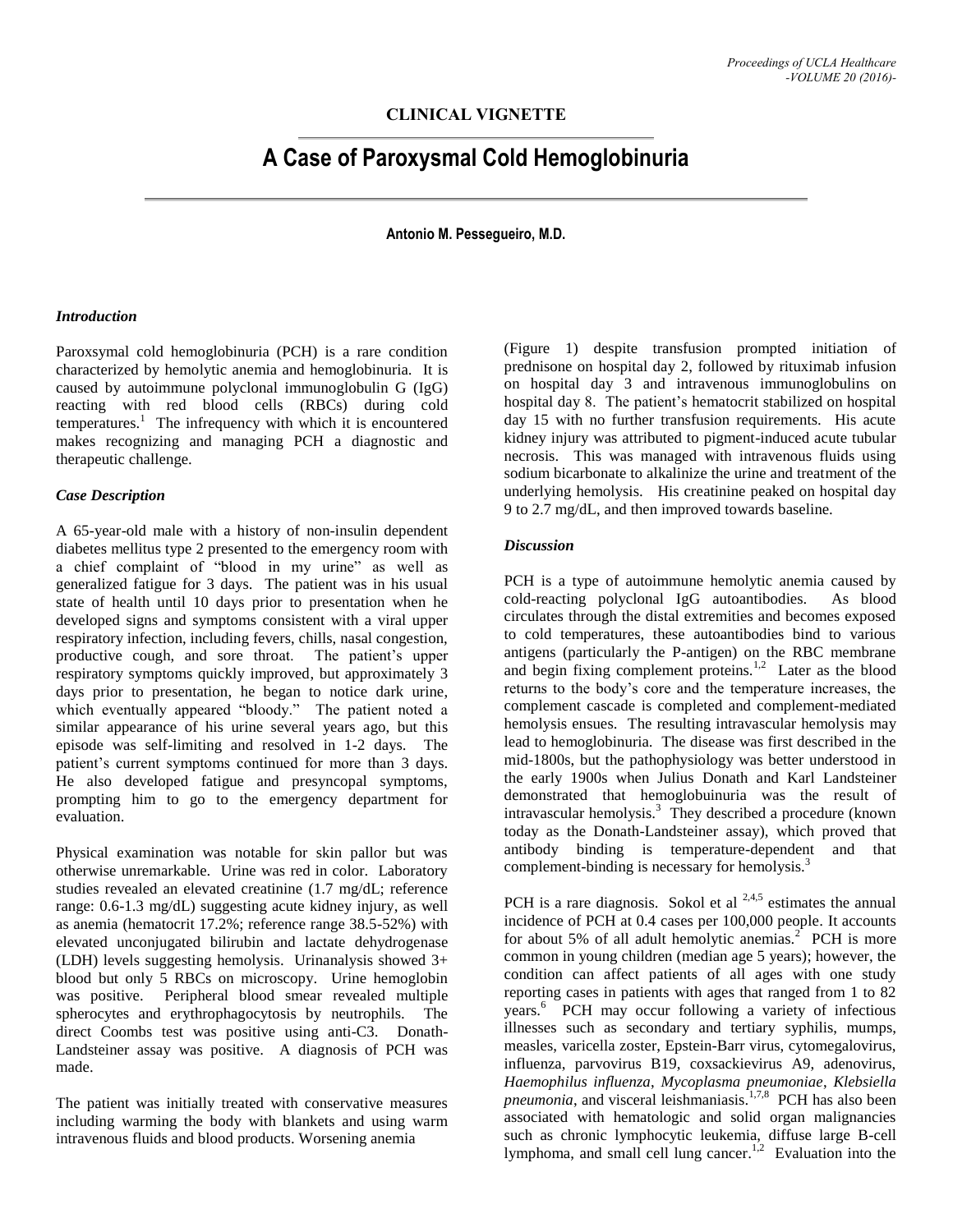underlying cause should be explored for every patient with a diagnosis of PCH, especially when a chronic infection or underlying malignancy are of concern.

The typical presentation is that of a patient with sudden onset of fever, rigors, and chills followed by red to brown urine within minutes to a few hours after exposure to cold temperature.<sup>2</sup> These symptoms signify the process of intravascular hemolysis and resulting hemoglobinuria. Additional symptoms may include abdominal cramping, back and leg pain, pallor, headaches, nausea, vomiting, diarrhea, esophageal spasm, Raynaud's phenomenon, and urticaria.<sup>2</sup> Transient hepatomegaly with jaundice and splenomegaly may also occur. $2$  Symptoms may be preceded by an upper respiratory infection 1-2 weeks prior to presentation.<sup>1</sup>

Patients can have severe and rapidly progressive anemia with hemoglobin levels at hospital admission ranging from 2.5 to 12.5  $g/dL$  based on a series of published case reports.<sup>1,9</sup> Peripheral blood smears may reveal abnormal RBC morphologies, including spherocytes, anisocytosis, poikilocytosis, fragmented RBCs, basophilic stippling, polychromatophilia, autoagglutination, and erythrophagocytosis by neutrophils and monocytes.<sup>1,9</sup> Additional laboratory abnormalities that signify hemolysis may include increased LDH, indirect bilirubinemia, decreased haptoglobin, free plasma hemoglobin, and hemoglobinuria. $1,10$ Low serum complement levels (C2, C3, C4) may also be seen.<sup>2</sup> The direct Coombs test is positive for complement and negative for IgG. Acute kidney injury from pigment-induced acute tubular necrosis may result in elevated blood urea nitrogen and creatinine levels. $1,10$ 

The Donath-Landsteiner assay can be used to support the diagnosis of PCH. $^{1,11}$  In this test, three samples of the patient's serum is incubated with washed group O-cells that express the P-antigen and fresh normal serum (a source of complement proteins).<sup>11</sup> One sample is incubated at  $0-4^{\circ}$ C, a second at 37°C, and a third at 0-4°C initially and then rewarmed to  $37^{\circ}$ C.<sup>11</sup> The test is positive if hemolysis occurs only in the specimen group that is incubated first at 0-4°C and then rewarmed to  $37^{\circ}$ C, but not the other two groups.<sup>11</sup> This diagnostic test is not very sensitive, and the entire clinical picture should be considered. A more sensitive test involves incubating radiolabeled monoclonal anti-IgG antibodies with the patient's serum and donor RBCs at  $4^{\circ}$ C.<sup>2</sup> The level of radioactivity on separated RBCs in this sample will be elevated in PCH compared to a control sample incubated at  $37^{\circ}$ C.<sup>2</sup> This assay, however, is not generally available at most institutions.

Treatment is largely supportive and the prognosis is highly favorable.<sup>1</sup> Patients should be maintained in a warm environment and frequent assessment of blood counts should be performed as anemia may be sudden and severe. RBC transfusion may be necessary. P-antigen negative donor units are preferred but may be difficult to procure due to its rarity. Corticosteroids (at the equivalent dose of 1mg/kg of prednisone per day) may be given to help reduce antibody production and complement-mediated phagocytosis; however, data regarding the effectiveness of these drugs in the clinical setting are limited and difficult to evaluate given their

transient effects on hemolysis.<sup>1,7,12</sup> Cyclophosphamide or azathioprine may be considered if corticosteroids fail to achieve remission.<sup>7,13</sup> The use of rituximab (an anti-CD20 antibody) and plasmapheresis have also been reported in limited case reports.<sup>7,14,15</sup> Intravenous immunoglobulin therapy is often used to treat autoimmune hemolytic anemia, but there are little data available concerning its use specifically for cold antibody autoimmune hemolytic anemias.<sup> $7$ </sup> Splenectomy is not indicated in the treatment of PCH as the spleen has no role in the pathogenesis of hemolysis in this disease.<sup>2</sup> Data regarding the efficacy of eculizumab, a monoclonal antibody that targets complement component 5, is lacking, and it is therefore not routinely employed.<sup>2</sup> The most common nonhematologic complication in PCH is pigment-induced acute tubular necrosis which can be managed with hydration and possible alkalinization of the urine. $2$ 

# *Conclusion*

This clinical vignette highlights many classic clinical, laboratory, and diagnostic features of PCH as well as its management. The patient presented with fatigue and hemoglobinuria, preceded by a viral upper respiratory infection 10 days prior to presentation, which suggests a postinfectious etiology to his disease pathophysiology. Laboratory studies demonstrated a significant hemolytic anemia and urinalysis revealed a discrepancy between the qualitative  $(3+)$ blood) and quantitative (only 5 RBCs on microscopy) assessment for RBCs in the urine, suggesting a diagnosis of hemoglobinuria. Additional features from the peripheral smear (which was notable for multiple spherocytes and erythrophagocytosis by neutrophils), a positive direct Coombs test for complement, and a positive Donath-Landsteiner assay supported a diagnosis of PCH. Along with supportive measures and RBC transfusion, the patient was treated with prednisone and rituximab, followed later in the hospitalization by IVIG with improvement and stabilization in his anemia. Furthermore, the patient's acute kidney injury – attributed to pigment-induced acute tubular necrosis from ongoing hemolysis – improved with treatment of the underlying hemolysis as well as hydration and alkalization of the urine using intravenous sodium bicarbonate.